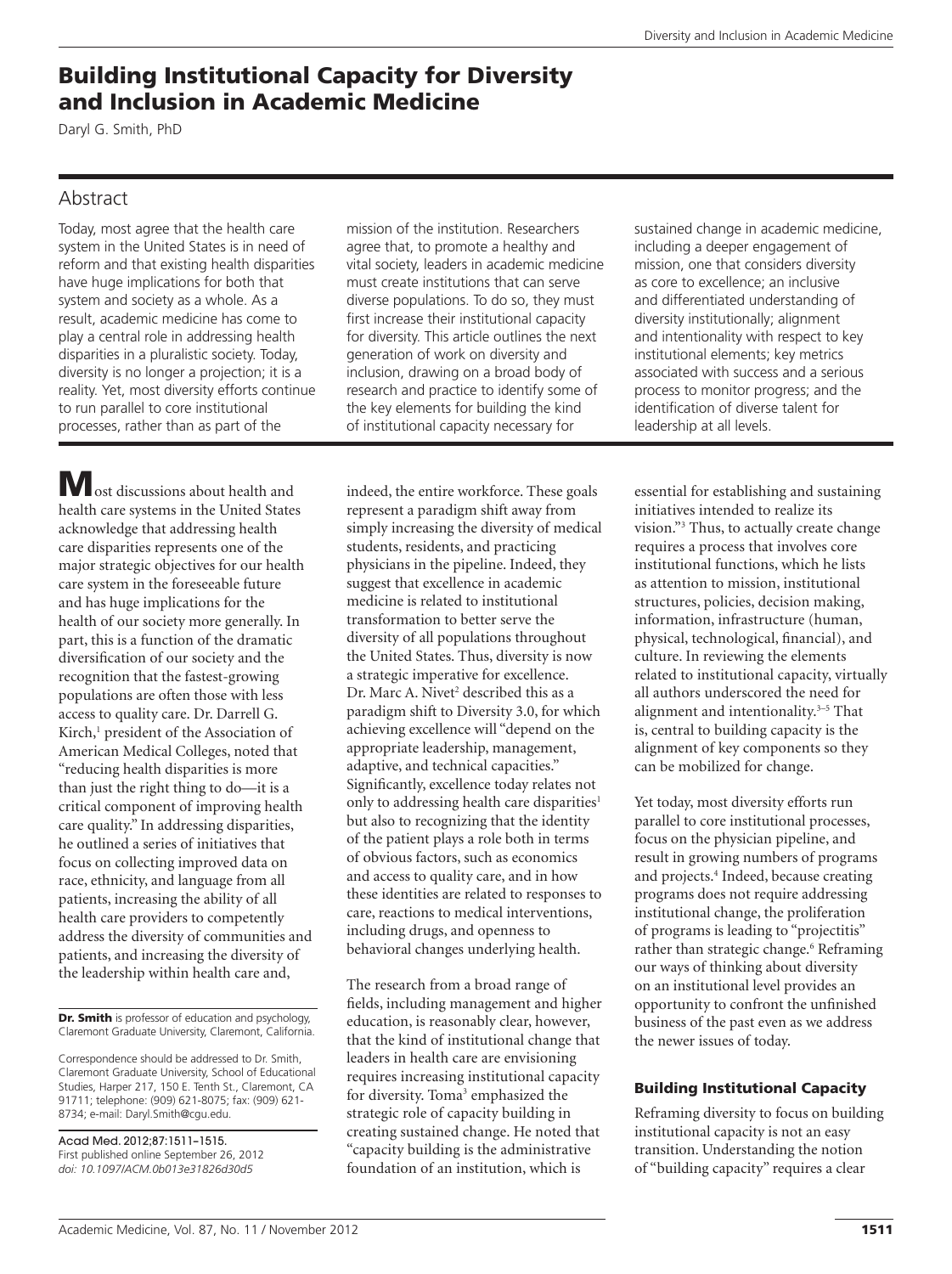picture of the stakes for institutions concerning diversity and the alignment of key elements that can produce change in complex institutions. A useful parallel can be seen with institutions' efforts to build capacity for technology. Several decades ago, institutions across the country understood that their viability as institutions relied on their ability to build capacity for technology.4

Administrators understood technology to be central, not marginal, to teaching and research. But, most critically, they also saw technology as central to the viability and excellence of every facet of the institution—for example, how the institution communicated, built infrastructure, spent money, and went about hiring. Although the imperative of technology has touched all institutions, different strategies and approaches have evolved as a function of each institution's mission and other characteristics. As technology is dynamic and continually changing, institutions have adapted as new technologies have been introduced.

Building technological capacity required that institutions develop the human, physical, fiscal, knowledge, and cultural resources to respond effectively in a technologically advanced society. Significantly, there was and has been skepticism and even hostility regarding technology's impact on society and institutions. Although many of these fears have not come to pass, no one has waited for skeptics to be satisfied. Like any deep change, developing the infrastructure has not been easy, and resources have had to be allocated to continue the process of change.

Today, we must understand that diversity, like technology, is a powerful presence. Reframing diversity as central to institutional effectiveness, excellence, and viability is required for academic health centers. The issue today is fundamentally about whether and how academic medicine is building its capacity to function in a diverse society and to address issues related to access to health care, health outcomes, and health disparities in society. It is also about how the field builds its capacity to harness the talent and full participation of diverse groups of people to address the compelling challenges it faces.

A growing consensus<sup>4,5</sup> is emerging that the next generation of diversity efforts will take a more "systems approach" that will focus on building capacity in all sectors by identifying talent, building the knowledge and research base, and even engaging in difficult dialogues that inevitably emerge. This article outlines the next generation of work on diversity and inclusion, drawing on a broad body of research and practice to identify some of the key elements for building the kind of institutional capacity necessary for sustained change in academic medicine, including a deeper engagement of mission, one that considers diversity as core to excellence; an inclusive and differentiated understanding of diversity institutionally; alignment and intentionality with respect to key institutional elements; key metrics associated with success and a serious process to monitor progress; and the identification of diverse talent for leadership at all levels.

#### **Setting diversity as core to the mission**

A key lever for change is the degree to which leaders understand diversity to be an imperative for the institution, 4,7-9 an imperative that goes beyond simply serving students or creating pipeline diversity programs with an attendant focus on admissions criteria. Is diversity a strategic imperative for a hospital, a research-focused academic medical center, or a clinically oriented program? How diversity is critical to a high-quality medical education in the 21st century at a particular medical school requires engaging the mission and culture of that institution and addressing how standards of professional preparation in medicine inform medical practice and diversity. For example, whereas some institutions may see social justice as a core value, others may not. In contrast to seeing the mission as a static statement on a Web site, much of the literature on change suggests that a mission related to a compelling vision is central to creating change.<sup>10</sup>

#### **Conceptualizing an inclusive and differentiated institutional framework**

Defining diversity today is challenging. The beginning of most institutional statements on diversity now includes, appropriately, a list of salient identities that are relevant, from race/ethnicity to gender, sexual orientation, social class, religion, disability, etc. Increasingly,

these diversity statements also include some aspiration for *inclusion* in which individuals from diverse backgrounds feel valued and part of the work of the institution. The challenge with simply listing identities is that some of the inequities that emerge in terms of health disparities do center on historically underrepresented racial and ethnic groups, whereas others center on social class. How, then, do leaders in academic medicine think about diversity and inclusion? Do they focus on inclusion or on only one form of inequity?

Smith<sup>4</sup> suggests that we can understand diversity to be both inclusive and differentiated. In this conceptualization, access and success of historically underrepresented populations remains the legacy of diversity work in general. Diversity initiatives, then, must continue to address historic and largely unfinished efforts related to race, social class, and gender. However, we must also differentiate and engage other concerns related to disability, sexual orientation, gender identity, immigration, and religion, among others. We then must move forward on multiple fronts. We need to address more urgently both the intersections of identities and multiplicity of identities for traditionally underrepresented populations while also addressing other identities, such as gender and social class, that are gaining in significance.<sup>4</sup> Most research<sup>1,11</sup> on health disparities, for example, reveals significant intersections between race, gender, and social class. Today we must acknowledge that we are dealing with a multiplicity of identities, that we are dealing with the intersections of identities, and that what will emerge as critical will depend in part on the context in which we engage issues. How we address these identities will also depend on institutional contexts, mission, and the ethics of providing health care for diverse communities.

When we begin to think about an institution's mission and building capacity for excellence in medical education, research, and health care, our list of projects grows. Because building capacity requires a coherent systems orientation to the varied and complex domains of diversity, I developed a visual representation of the four domains of diversity (see Figure 1).<sup>4</sup> Each of these domains engages different aspects of the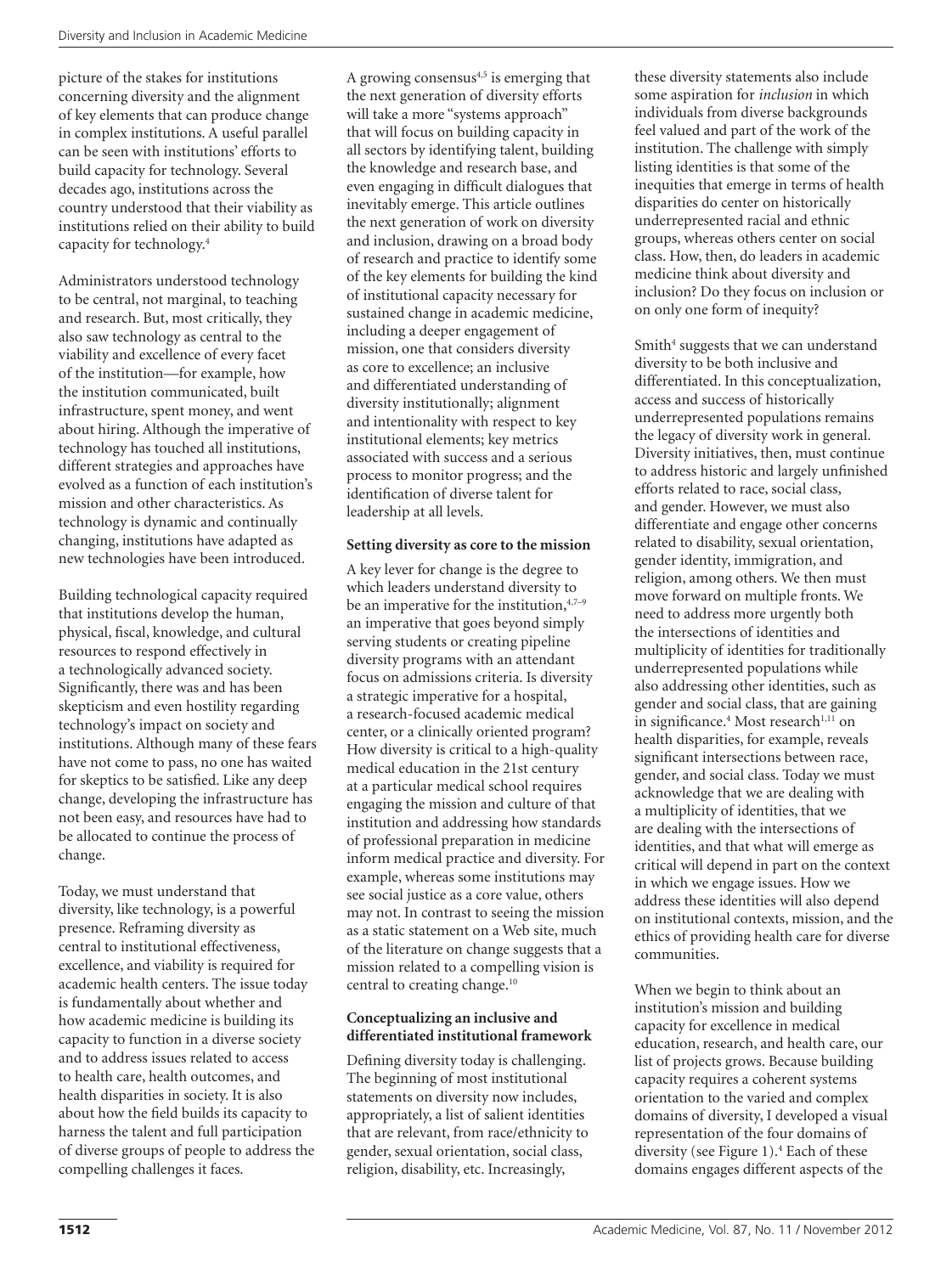

Figure 1 Framework, including the four domains, for building institutional capacity for diversity and inclusion.4

institution and addresses key dimensions related to the mission. Each domain also clearly connects to the others. Together they frame a way to think about an operational approach to diversity that is both inclusive and differentiated. Although I designed this figure to think about diversity institutionally, these four dimensions may also be useful in thinking about the larger task of systemic change related to societal concerns about health and health care.

The *institutional viability and vitality* domain, in particular, addresses institutional-level concerns about capacity, including a mission statement that engages diversity deeply, not superficially. It suggests that core indicators of excellence and priorities for strategic planning are directly linked to diversity, not parallel to diversity efforts. Interrupting parallel conversations between excellence and diversity and instead integrating them is an important step in building capacity. Indeed, the Liaison Committee on Medical Education (LCME) standards explicitly reference diversity indicators. This domain also includes how the institution is viewed by diverse communities and whether it has the leadership capacity with the requisite expertise to meet the demands of serving a pluralistic society. Indeed, faculty diversity is especially significant because faculty in the health professions are teachers, researchers, and clinicians.11 Physicians' relationships with communities, trust with patients, and standards of excellence are directly linked to diversity.

The second domain for diversity, *education and scholarship*, goes to the academic core. It addresses the question of the knowledge that all medical students and physicians need in a pluralistic society and the capacity of faculty to provide the research and curricular bases. It also addresses the core competencies in research and scholarship. What are the core competencies essential to medical education? Do all physicians need to understand the role of race/ ethnicity and gender, for example, in thinking about the patient and his or her pharmacology and disease? A growing literature<sup>12,13</sup> also underscores the importance of cultural competence in engaging the diversity of patients and how health outcomes are influenced by patients' relationships with health care providers. Significantly, cultural competence has now developed into a field that is more about patient care than about diverse groups. As Betancourt and colleagues<sup>12</sup> noted:

Cultural competence has thus evolved from the making of assumptions about patients on the basis of their background to the implementation of the principles of patient-centered care, including exploration, empathy, and responsiveness to patients' needs, values, preferences. Culturally competent providers expand this repertoire to include skills that are especially useful in cross-cultural interactions.

A more advanced understanding of cultural competence avoids stereotyping specific groups and relies on notions of multiple and intersecting identities. Knowing a person's ethnicity, for

example, does not illuminate other issues, such as his or her primary language, social class, religion, sexual orientation, etc. All of these may be relevant not only to specific health issues but also to the relationship and trust that develops between a health care provider and patient.13

The third domain focuses on *climate and intergroup relations* for students, staff, and faculty at the institution. What are the climate, culture, and ultimate attractiveness of medicine or of specific subfields of medicine? A growing literature addresses climate and culture in medicine and their relation to faculty satisfaction and retention.<sup>14-18</sup>

This domain also includes a concern for intergroup relationships. How do different groups engage? Although higher education has begun to address, quite formally, ways in which educational climate impacts intergroup relationships among students, there has been less facilitation of intergroup relationships among faculty and staff. What is the capacity of the leadership at an institution to address, in the context of the mission, difficult dialogues—whether about race, religion, or sexuality? What are the ethics of treatment standards when it comes to controversial issues? Nowhere are these difficult dialogues more likely to be found than in healthrelated contexts.

The fourth domain is really the historic root of diversity in higher education the *access and success* of historically underrepresented individuals. This domain addresses not only admissions (who has access) but also who succeeds. The physician pipeline has been the starting and ending point of many discussions about diversity. It remains quite central to such discussions because the research is clear both that the current diversity of students in the pipeline will not provide the diverse talent that we need in medicine and that where students choose to practice is partially related to their identity.<sup>11,16,19-21</sup> Moreover, although the graduation rates of all medical students are very high once they have been admitted to medical school,<sup>22</sup> we now need to ask whether and how different groups are thriving and whether they are going into diverse fields of practice. In addition, in clinical and research contexts we also need to ask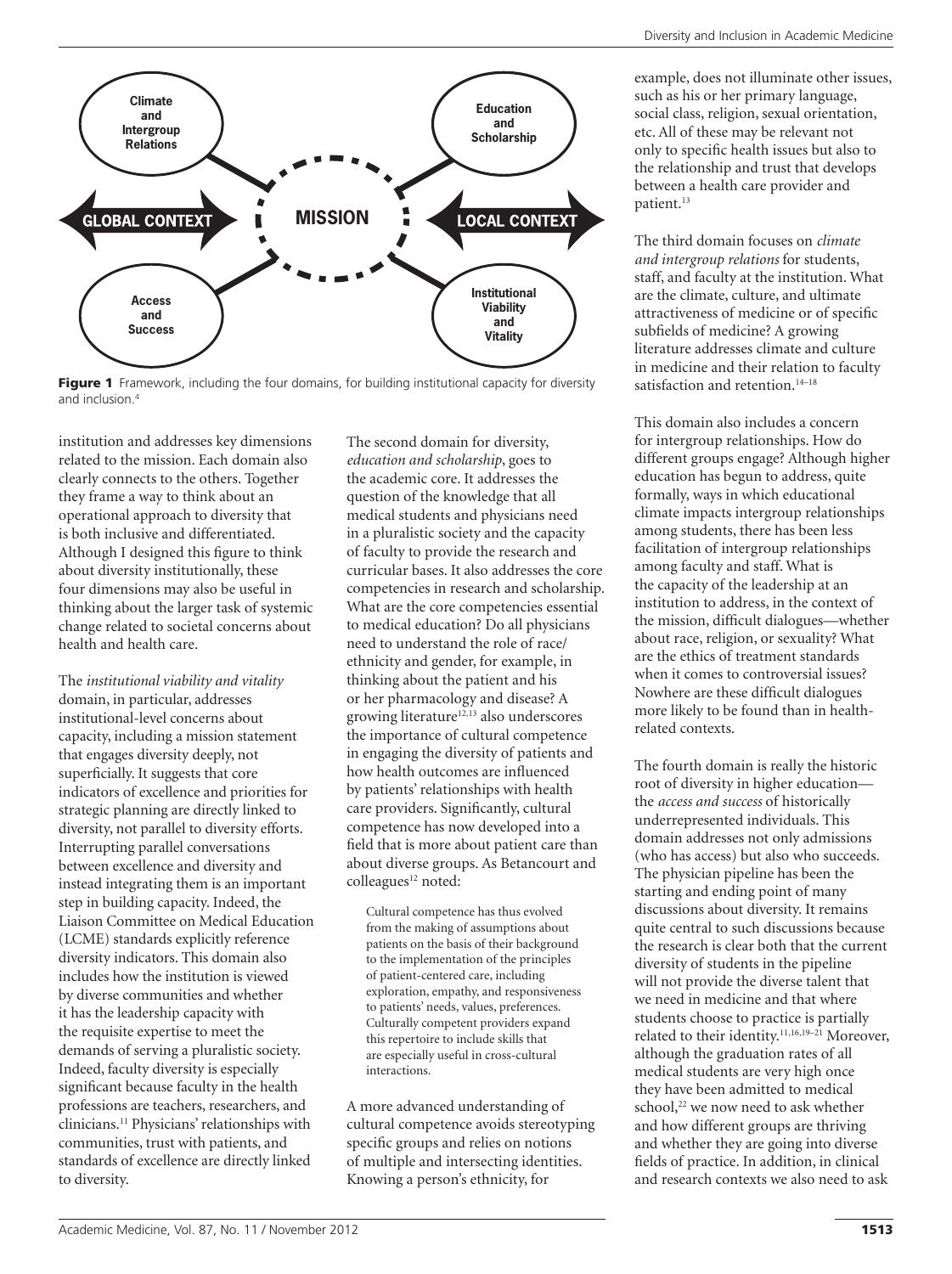which communities they are serving and how successful the institution has been in creating access and success for patients and research participants.

Each of these domains provides an architecture in Sturm's<sup>5</sup> words that, when developed and coordinated, provides the framework for building institutional capacity.

#### **Aligning key institutional elements**

Sustaining change at a complex institution requires the alignment of disparate elements and efforts.<sup>7-9,23</sup> Toma<sup>3</sup> suggested that building capacity for change requires these elements to be "in sync." Hirschhorn and May<sup>24</sup> proposed that the key to strategic change is mobilizing resources from disparate parts of the institution in service of a vision that is shared, central to the mission, and communicated in powerful ways. They emphasized the need to take advantage of work already being done, engage passionate people, mobilize others to join, and develop an appropriate infrastructure. Their "campaign approach to change" is particularly relevant not only to the potential for building on current diversity efforts but also in mobilizing such efforts in service of excellence and mission. Wheatley<sup>10</sup> cautioned, however, against a mission and vision that are merely words: "We must say what we mean and seek for a much deeper level of integrity in our words and acts than ever before." As Smith<sup>4</sup> concluded: "With every diversity initiative, with every response to crisis, those who have been working on diversity for years inevitably hold their breath waiting to see if the effort is real, inclusive, and structured to ensure that a campus will 'walk the talk.'" Aligning institutional efforts and remaining intentional over time is a critical lever for change.

#### **Developing key metrics and a process to monitor progress**

The literature on change, capacity building, and organizational learning all conclude that monitoring progress is essential for change. $3-5,25,26$  Indeed, a coherent monitoring effort has the potential to facilitate the alignment that is normally a challenge for complex institutions. Nonetheless, using data effectively has in itself been a challenging task.26,27 To encourage the

use of data to monitor excellence and improvement, Kezar<sup>26</sup> emphasizes data in terms of organizational learning. The guiding questions now are, How can an institution or field know if it is making progress? If it is making progress, in what areas? And is it making progress in ways that are manageable and sustainable?

Key indicators associated with each of the four domains of diversity are emerging in higher education more generally, and in academic medicine specifically, including in LCME accreditation standards.4,28,29 A key indicator in the institutional viability and vitality domain is faculty diversity. Faculty diversity that moves beyond representation will be essential for every element of capacity building, from research to clinical practice, teaching, decision making, external credibility, etc. Diversity on boards, in leadership, and on the faculty is critical, a point that will be further developed in the next section. Higher education in general is in the midst of hiring the next generation of faculty.4,27 Yet, I predict that there is only a 10- to 15-year window for this to occur. We must seize the opportunity, then, and hire diverse faculty now. Recent research also suggests that faculty turnover is an issue at institutions.4,27 At medical schools and teaching hospitals, institutional and national data support this statement, though less research has been done on hiring patterns. Hiring and turnover patterns, then, are important indicators of diversity that we must monitor more closely.16,18

Metrics in the education and scholarship domain include the degree to which both medical schools include cultural competency in their curriculum and the LCME standards reference it. We should ask questions that include, Who is exposed to the curriculum? What about the content of continuing education for physicians? Where and how much research is addressing diversity in health care, medicine, pharmacology, etc.?

In the climate and intergroup relations domain, a number of key indicators could be used. For example, perceptions of commitment to diversity disaggregated by constituency and by race and gender and questions on overall satisfaction and whether one would choose the institution (or field) again are manageable and meaningful.4

With increasing attention paid to using evidence to guide decision making, the accreditation process could be an important tool for monitoring institutional change. Current medical school guidelines provide standards that speak to data in each of the domains above. Implementing accountability concerning standards and metrics and building the capacity of accreditation teams to monitor progress may create another lever for facilitating and maintaining capacity building.

#### **Identifying diverse talent for leadership at all levels**

Whereas virtually all capacity building, change, and diversity work emphasizes leadership, $3-5,7,23$  the rationale for diversity in leadership is much less developed. Researchers need to study the expertise and the talent that is needed for academic medicine and medicine in general to be credible, effective, and viable in a pluralistic society.

First, a diverse leadership represents the institution's, and the field's, values concerning equity in both hiring and retention. A gap between espoused values and actual practices opens up questions about an institution's commitment to its values.

Second, diversity is a central component to the academy's ability to develop diverse forms of knowledge. Diverse faculty and researchers play an important role in bringing diversity themes to scholarship, in increasing diversity in the curriculum, and in introducing more and different patterns of pedagogy.4 Both that diverse communities are more likely to be served by diverse health care providers and, in academic medicine, that a diverse faculty will impact both the physician pipeline and health care itself, are powerful reasons to promote diversity.<sup>11,14,16</sup>

Third, a diverse leadership fosters the development of vital relationships between institutions and diverse communities. Indeed, addressing health disparities and health issues will require the involvement of diverse communities.

Fourth, diverse faculty and staff also enable institutions and policy groups to make fully informed decisions at all levels—what some have called the